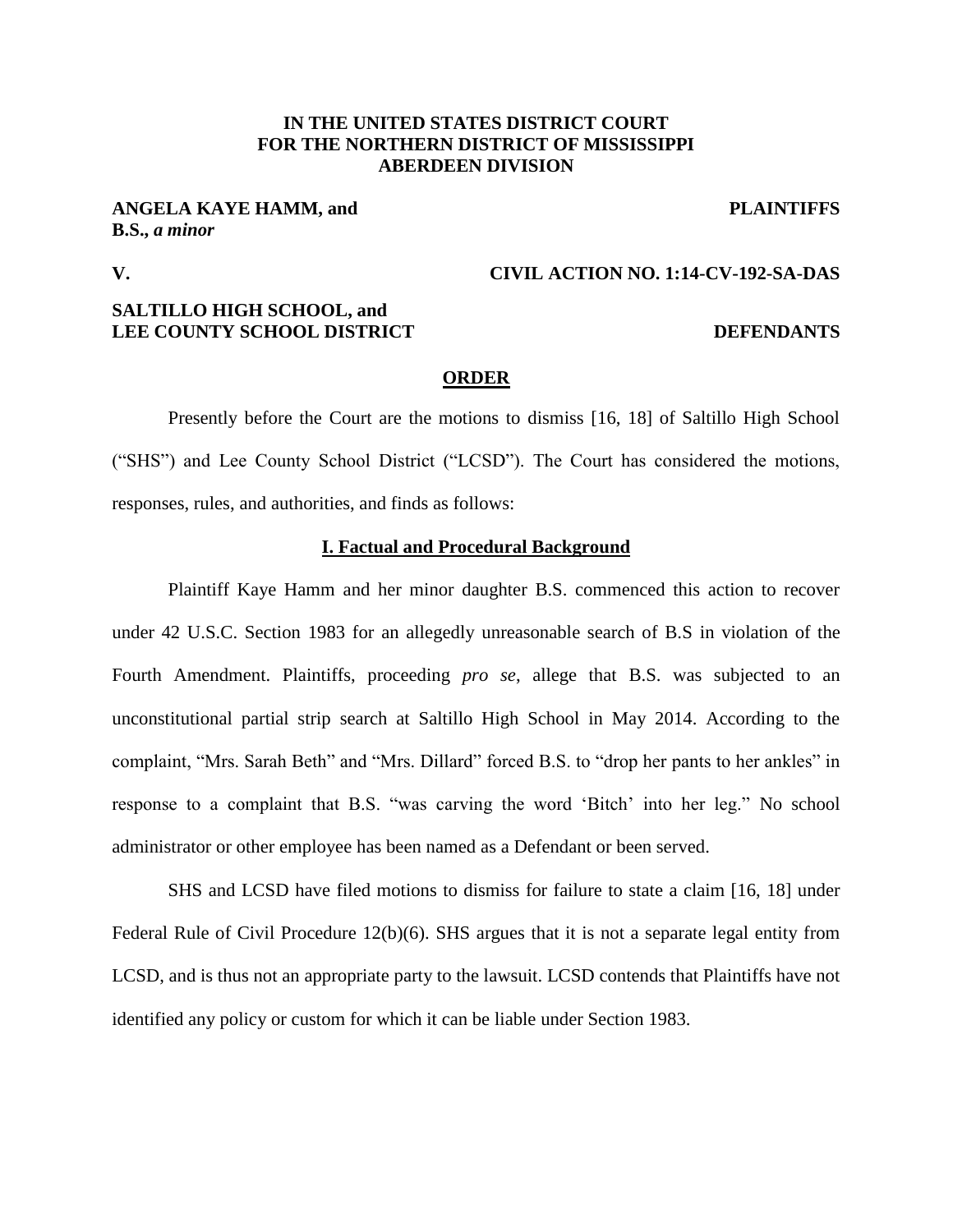#### **II. Motion to Dismiss Standard**

In order to survive a Rule  $12(b)(6)$  motion to dismiss, "a complaint must contain sufficient factual matter, accepted as true, to 'state a claim to relief that is plausible on its face.'" *Ashcroft v. Iqbal*, 556 U.S. 662, 678, 129 S. Ct. 1937, 173 L. Ed. 2d 868 (2009) (citing *Bell Atlantic Corp. v. Twombly*, 550 U.S. 544, 570, 127 S. Ct. 1955, 167 L. Ed. 2d 929 (2007)). A claim is plausible if it contains "factual content that allows the court to draw the reasonable inference that the defendant is liable for the misconduct alleged." *Id.*, 129 S. Ct. 1937. As a general rule, "when ruling on a Rule 12(b)(6) motion to dismiss, the district court may not look beyond the pleadings." *Hicks v. Lingle*, 370 F. App'x 497, 498 (5th Cir. 2010) (citing *Cinel v. Connick*, 15 F.3d 1338, 1341 (5th Cir. 1994)).

Ultimately, the court's task "is to determine whether the plaintiff has stated a legally cognizable claim that is plausible, not to evaluate the plaintiff's likelihood of success." *In re McCoy*, 666 F.3d 924, 926 (5th Cir. 2012), *cert. denied*, 133 S. Ct. 192, 184 L. Ed. 2d 38 (2012) (citing *Lone Star Fund V (U.S.), L.P. v. Barclays Bank PLC*, 594 F.3d 383, 387 (5th Cir. 2010)). Therefore, the Court must accept all well-pleaded facts as true and must draw all reasonable inferences in favor of the plaintiff. *Lormand v. U.S. Unwired, Inc.*, 565 F.3d 228, 232-33 (5th Cir. 2009). Still, this standard "demands more than an unadorned, the-defendant-unlawfullyharmed-me accusation." *Iqbal*, 556 U.S. at 678, 129 S. Ct. 1937. Importantly, the Court liberally construes pleadings filed *pro se*, such as the complaint in this case. *Johnson v. Atkins*, 999 F.2d 99, 100 (5th Cir. 1993); *see also Haines v. Kerner*, 404 U.S. 519, 520, 92 S. Ct. 594, 30 L. Ed. 2d 652 (1972) (noting that *pro se* complaints are held "to less stringent standards than formal pleadings drafted by lawyers"). Moreover, even "[w]hen the dismissal of a *pro se* complaint is appropriate, it should generally be done without prejudice in order to allow the plaintiff an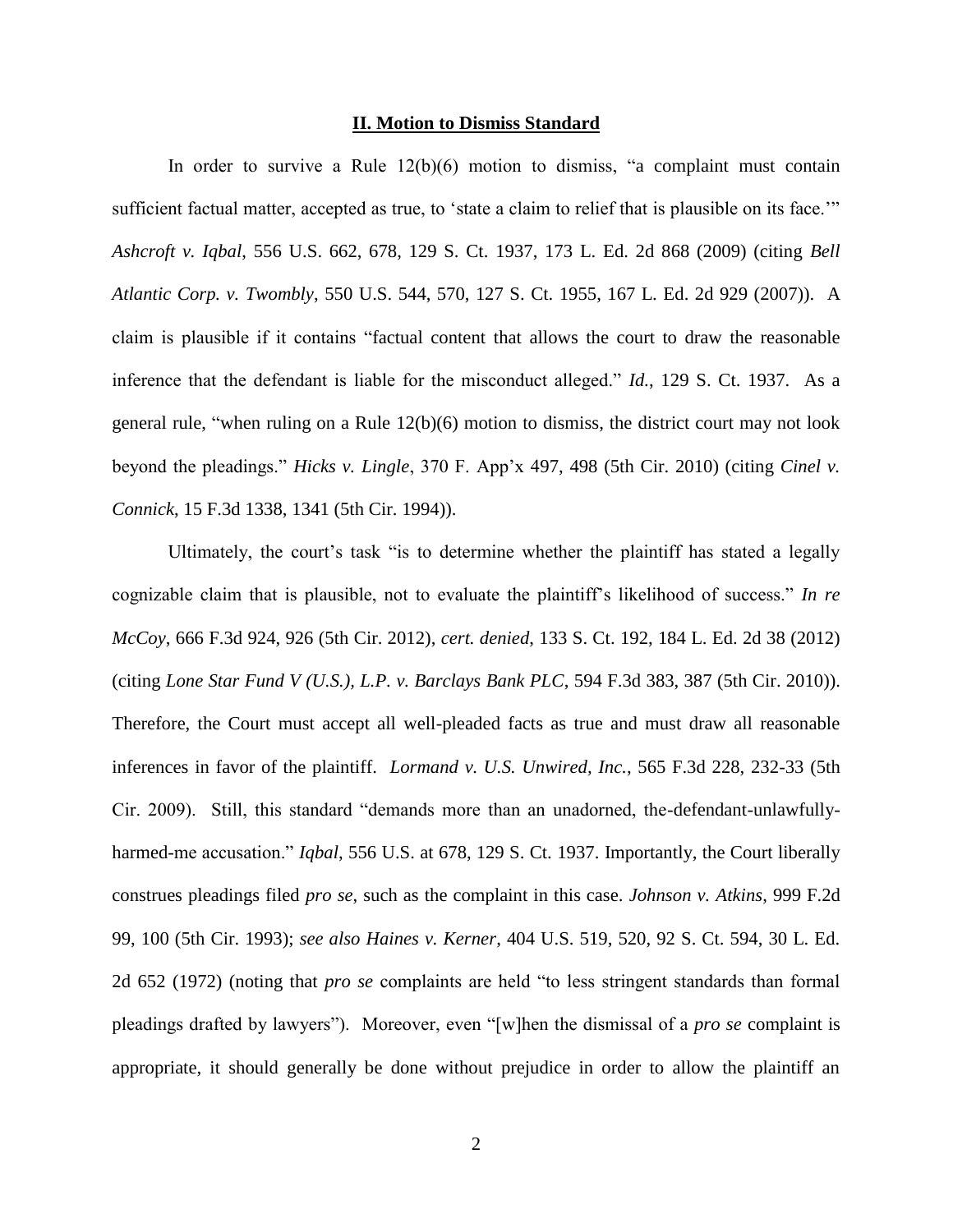opportunity to file an amended complaint." *Rodriguez v. U.S.*, 66 F.3d 95, 97-98 (5<sup>th</sup> Cir. 1995) (citing *Moawad v. Childs*, 673 F.2d 850, 851 (5<sup>th</sup> Cir. 1982)).<sup>1</sup>

## **III. Discussion and Analysis**

### **A. Claims against SHS**

SHS contends that any claims against it must be dismissed, as it does not have the legal capacity to be sued. Under the Federal Rules of Civil Procedure, capacity to sue or be sued is determined "by the law of the state where the court is located . . . ." FED. R. CIV. P. 17(b); *see also Darby v. Pasadena Police Dep't*, 939 F.2d 311, 313 (5th Cir. 1991). Mississippi law recognizes that school districts such as LCSD are political subdivisions, MISS. CODE ANN. § 37- 6-5, and are accordingly authorized to sue and be sued. *Harrison Cnty. v. City of Gulfport*, 557 So. 2d 780, 789 (Miss. 1990); MISS. CODE ANN. §§ 11-45-11, 11-46-7. Additionally, the authority and responsibility to "organize and operate the schools of the district[,]" including SHS, lies with the LCSD Board. MISS. CODE ANN. § 37-7-301. On the other hand, the Mississippi Code does not recognize SHS as political subdivision and does not vest it with the authority to govern its own affairs. *See id.* Thus, it is clear that SHS is simply a component of LCSD and does not possess a separate legal identity.<sup>2</sup> Accordingly, Plaintiffs' claims against SHS must be dismissed with prejudice.

 $\overline{\phantom{a}}$ 

<sup>&</sup>lt;sup>1</sup> See also Bazrowx v. Scott, 136 F.3d 1053, 1054 (5<sup>th</sup> Cir. 1998) ("Generally a district court errs in dismissing a *pro se* complaint for failure to state a claim under Rule 12(b)(6) without giving the plaintiff an opportunity to amend."); *Wright v. Robinson*, 113 Fed. App'x 12, 16 (5<sup>th</sup> Cir. 2004) ("As a *pro se* litigant, [plaintiff] should be accorded leniency if the dismissal was procedural and she has grounds for relief."); *Davis v. Napper*, 38 F.3d 569, 569 (5<sup>th</sup>) Cir. 1994) ("Dismissal of a *pro se* complaint is improper unless the plaintiff can prove no set of facts which would entitle him to relief.").

<sup>&</sup>lt;sup>2</sup> Federal courts applying other states' laws have held that a public school is not an entity capable of being sued. *D.D. ex rel. R.D. v. Gary Cmty. Sch. Corp.*, No. 2:09-CV-78-JTM-PRC, 2009 WL 3241592, at \*5 (N.D. Ind. Sept. 28, 2009) ("Under Indiana law, Bailly Middle School is not a legal entity with the capacity to be sued.") (citations omitted); *Doe By & Through Doe v. Petaluma City Sch. Dist.*, 830 F. Supp. 1560, 1564 (N.D. Cal. 1993) (holding that a junior high school was not a "suable entity" under California law); *see also Ferreira v. Thornton Twp. High Sch.*, No. 96-C-8143-H, 1997 WL 80921, at \*1 n.1 (N.D. Ill. Feb. 21, 1997) ("[T]he School Board or School District, not the High School itself would likely be the proper party to sue."); *Payne v. Peninsula Sch. Dist.*, No.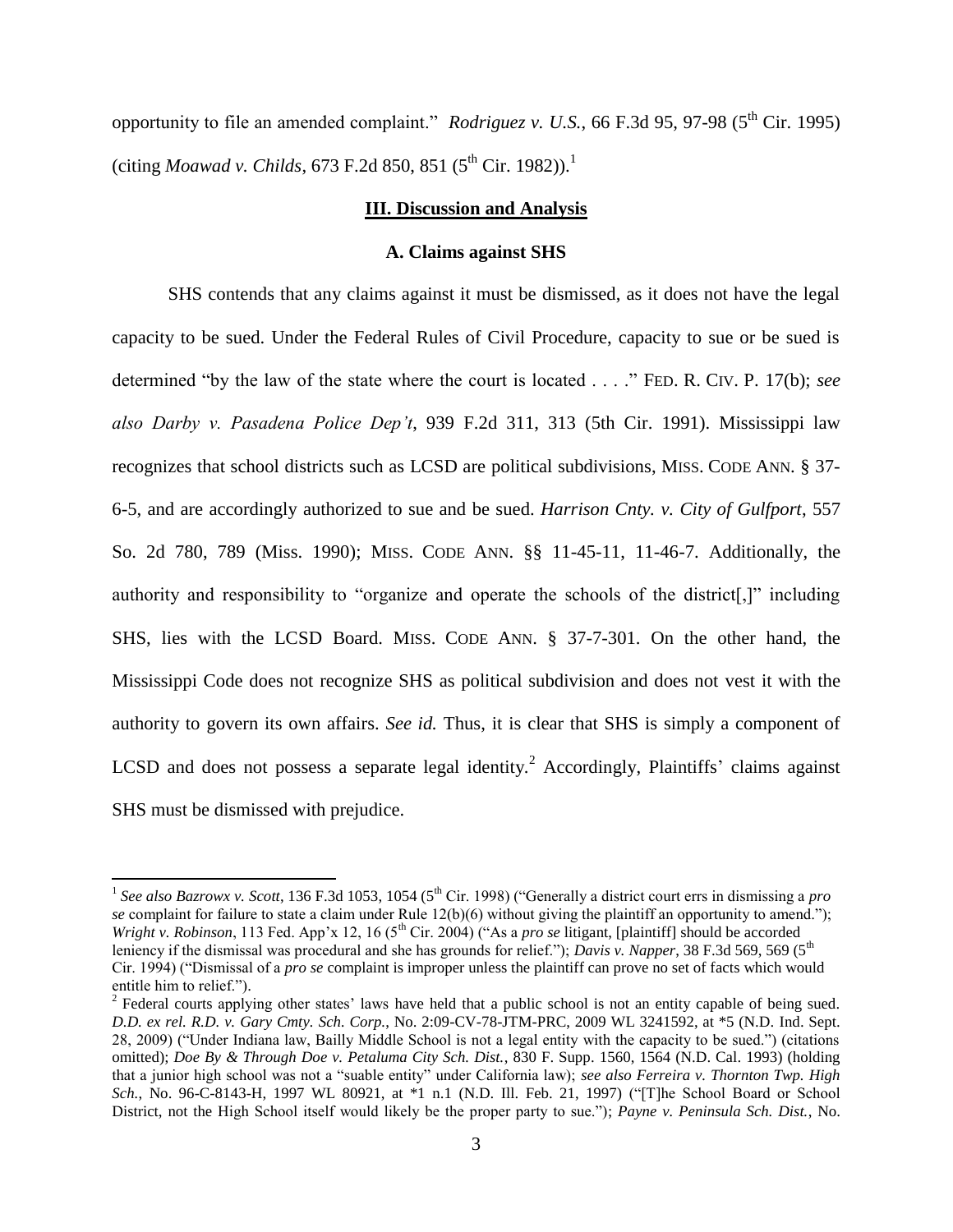## **B. Claims against LCSD**

LCHS moves for dismissal on the claims against it, arguing that no unconstitutional policy has been alleged. To recover from LCSD under Section 1983, Plaintiffs must establish that the alleged constitutional violation took place as a result of some official policy of LCSD. *Board of Cnty. Commissioners, Bryan Cnty., Okla. v. Brown*, 520 U.S. 397, 403-04, 117 S. Ct. 1382, 137 L. Ed. 2d 626 (1997). Such "policy" can exist in the form of an official "policy statement, ordinance, regulation, or decision that is officially adopted and promulgated by the municipality's lawmaking officers or by an official to whom the lawmakers have delegated policy-making authority . . . ." *Johnson v. Deep E. Tex. Reg'l Narcotics Trafficking Task Force*, 379 F.3d 293, 309 (5th Cir. 2004) (quoting *Johnson v. Moore*, 958 F.2d 92, 94 (5th Cir. 1992)). The requisite "policy" may also consist of a "persistent, widespread practice of . . . officials or employees, which, although not authorized by officially adopted and promulgated policy, is so common and well settled as to constitute a custom that fairly represents . . . policy." *Id.*

In the complaint, Plaintiffs have not identified any official written policy of LCSD that contributed to the partial strip search of B.S. They have likewise not alleged any "persistent, widespread practice" of any kind. Accordingly, the Court finds that Plaintiffs have failed to state a claim for relief against LCSD. However, because plaintiffs proceeded in this action pro se, they are held to less stringent standards than litigants who are represented by counsel. Therefore, plaintiffs may file a motion for leave to amend their complaint in order to remedy their defective allegations against LCSD.

 $\overline{\phantom{a}}$ 

<sup>3:05-</sup>CV-05780-RBL, 2013 WL 4676041, at \*2 n.2 (W.D. Wash. Aug. 30, 2013), *reversed on other grounds*, --- F. App'x ---, 2015 WL 4605521, at \*1 (9th Cir. 2015) (dismissing all claims against the "school itself").